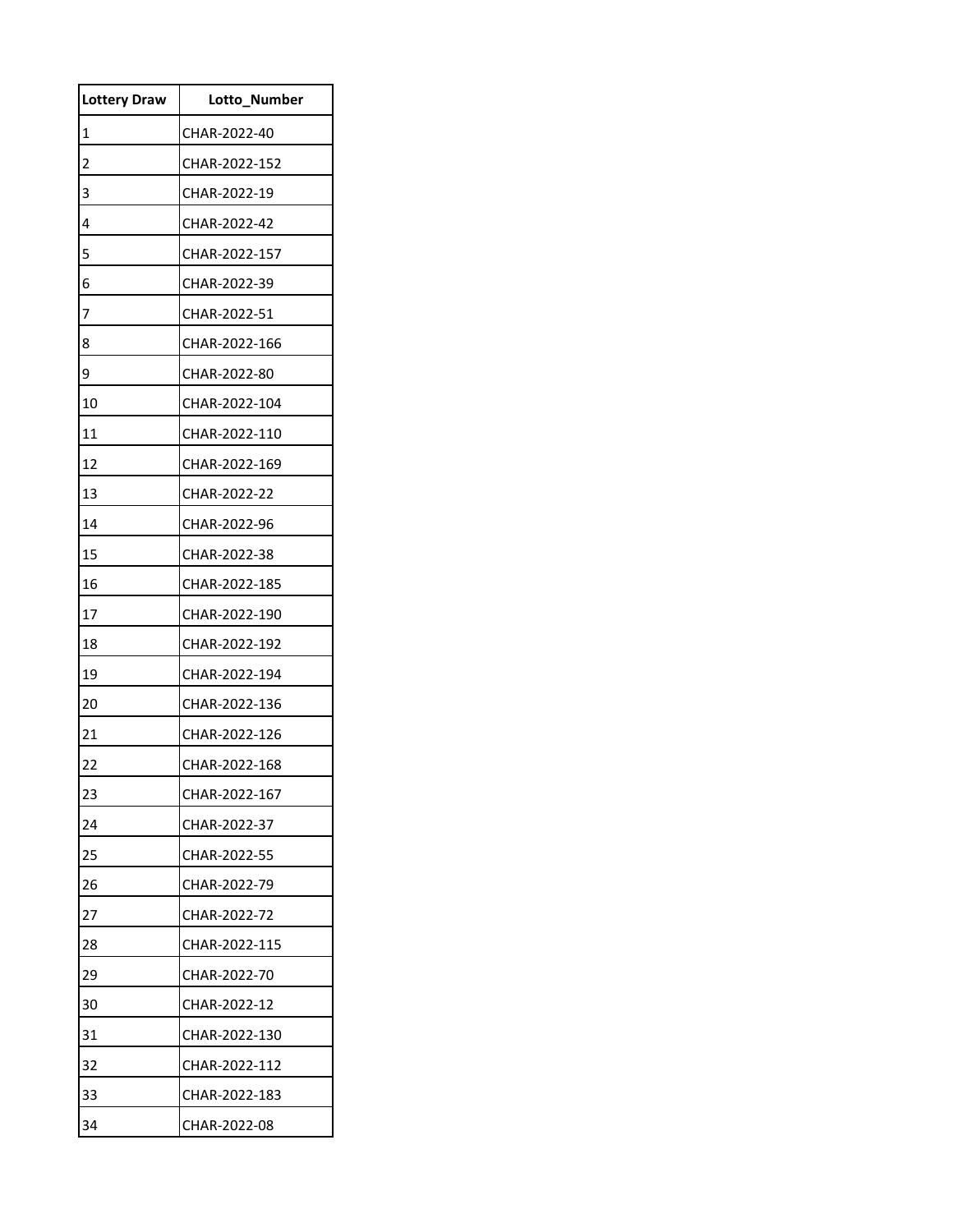| 35<br>CHAR-2022-151<br>36<br>CHAR-2022-141<br>37<br>CHAR-2022-186<br>38<br>CHAR-2022-163<br>39<br>CHAR-2022-135<br>40<br>CHAR-2022-132<br>41<br>CHAR-2022-176<br>42<br>CHAR-2022-46<br>43<br>CHAR-2022-74<br>44<br>CHAR-2022-153<br>45<br>CHAR-2022-174 |
|---------------------------------------------------------------------------------------------------------------------------------------------------------------------------------------------------------------------------------------------------------|
|                                                                                                                                                                                                                                                         |
|                                                                                                                                                                                                                                                         |
|                                                                                                                                                                                                                                                         |
|                                                                                                                                                                                                                                                         |
|                                                                                                                                                                                                                                                         |
|                                                                                                                                                                                                                                                         |
|                                                                                                                                                                                                                                                         |
|                                                                                                                                                                                                                                                         |
|                                                                                                                                                                                                                                                         |
|                                                                                                                                                                                                                                                         |
|                                                                                                                                                                                                                                                         |
| 46<br>CHAR-2022-36                                                                                                                                                                                                                                      |
| 47<br>CHAR-2022-69                                                                                                                                                                                                                                      |
| 48<br>CHAR-2022-145                                                                                                                                                                                                                                     |
| 49<br>CHAR-2022-62                                                                                                                                                                                                                                      |
| 50<br>CHAR-2022-87                                                                                                                                                                                                                                      |
| 51<br>CHAR-2022-149                                                                                                                                                                                                                                     |
| 52<br>CHAR-2022-184                                                                                                                                                                                                                                     |
| 53<br>CHAR-2022-158                                                                                                                                                                                                                                     |
| 54<br>CHAR-2022-95                                                                                                                                                                                                                                      |
| 55<br>CHAR-2022-65                                                                                                                                                                                                                                      |
| 56<br>CHAR-2022-15                                                                                                                                                                                                                                      |
| 57<br>CHAR-2022-148                                                                                                                                                                                                                                     |
| 58<br>CHAR-2022-26                                                                                                                                                                                                                                      |
| 59<br>CHAR-2022-164                                                                                                                                                                                                                                     |
| 60<br>CHAR-2022-155                                                                                                                                                                                                                                     |
| 61<br>CHAR-2022-20                                                                                                                                                                                                                                      |
| 62<br>CHAR-2022-134                                                                                                                                                                                                                                     |
| 63<br>CHAR-2022-84                                                                                                                                                                                                                                      |
| 64<br>CHAR-2022-30                                                                                                                                                                                                                                      |
| 65<br>CHAR-2022-101                                                                                                                                                                                                                                     |
| 66<br>CHAR-2022-60                                                                                                                                                                                                                                      |
| 67<br>CHAR-2022-76                                                                                                                                                                                                                                      |
| 68<br>CHAR-2022-86                                                                                                                                                                                                                                      |
| 69<br>CHAR-2022-105                                                                                                                                                                                                                                     |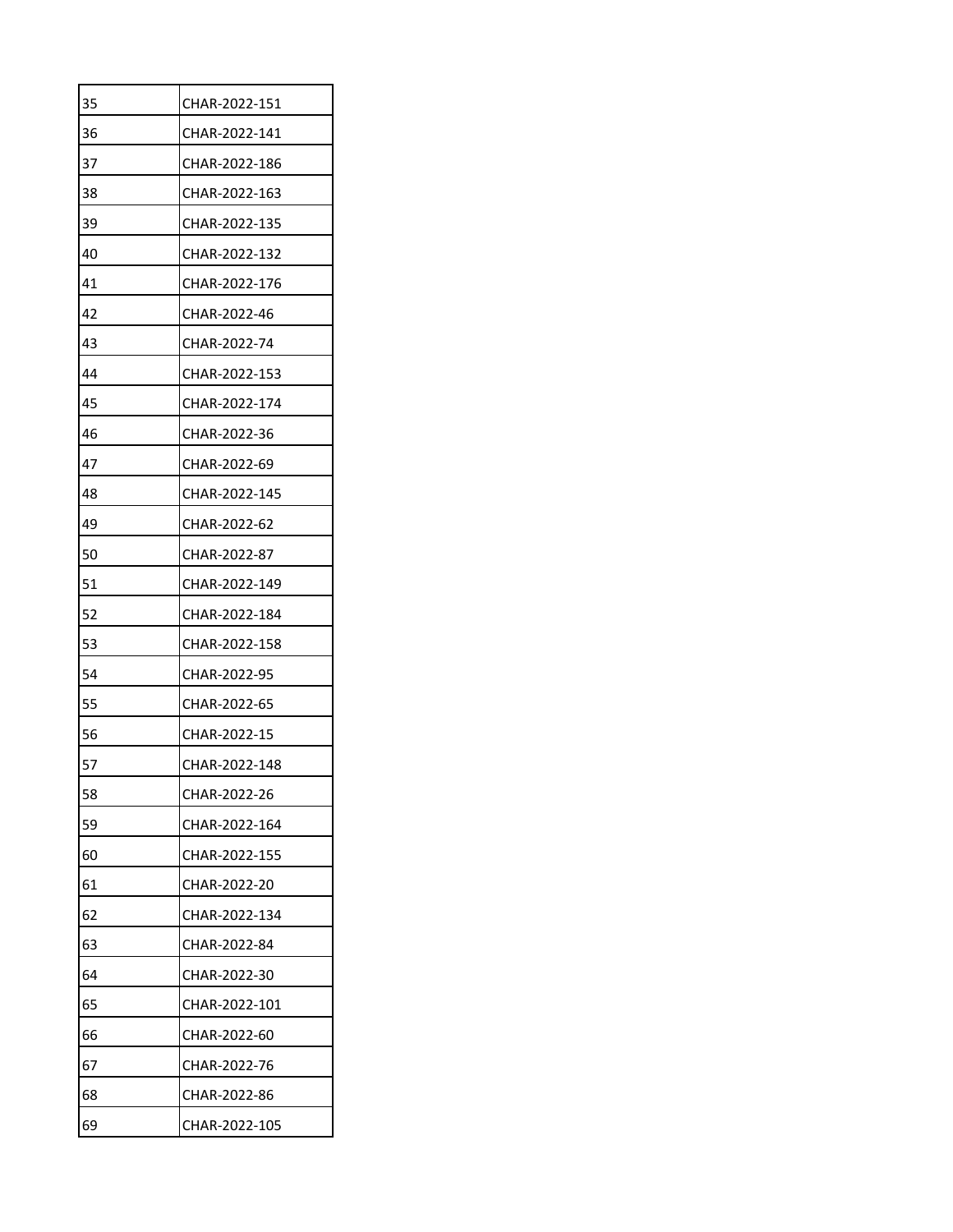| 70  | CHAR-2022-133 |
|-----|---------------|
| 71  | CHAR-2022-04  |
| 72  | CHAR-2022-53  |
| 73  | CHAR-2022-32  |
| 74  | CHAR-2022-103 |
| 75  | CHAR-2022-116 |
| 76  | CHAR-2022-05  |
| 77  | CHAR-2022-161 |
| 78  | CHAR-2022-47  |
| 79  | CHAR-2022-191 |
| 80  | CHAR-2022-156 |
| 81  | CHAR-2022-52  |
| 82  | CHAR-2022-48  |
| 83  | CHAR-2022-16  |
| 84  | CHAR-2022-71  |
| 85  | CHAR-2022-140 |
| 86  | CHAR-2022-92  |
| 87  | CHAR-2022-77  |
| 88  | CHAR-2022-102 |
| 89  | CHAR-2022-188 |
| 91  | CHAR-2022-68  |
| 92  | CHAR-2022-41  |
| 93  | CHAR-2022-31  |
| 94  | CHAR-2022-160 |
| 95  | CHAR-2022-34  |
| 96  | CHAR-2022-111 |
| 97  | CHAR-2022-146 |
| 98  | CHAR-2022-98  |
| 99  | CHAR-2022-33  |
| 100 | CHAR-2022-61  |
| 101 | CHAR-2022-108 |
| 102 | CHAR-2022-50  |
| 103 | CHAR-2022-73  |
| 104 | CHAR-2022-85  |
| 105 | CHAR-2022-147 |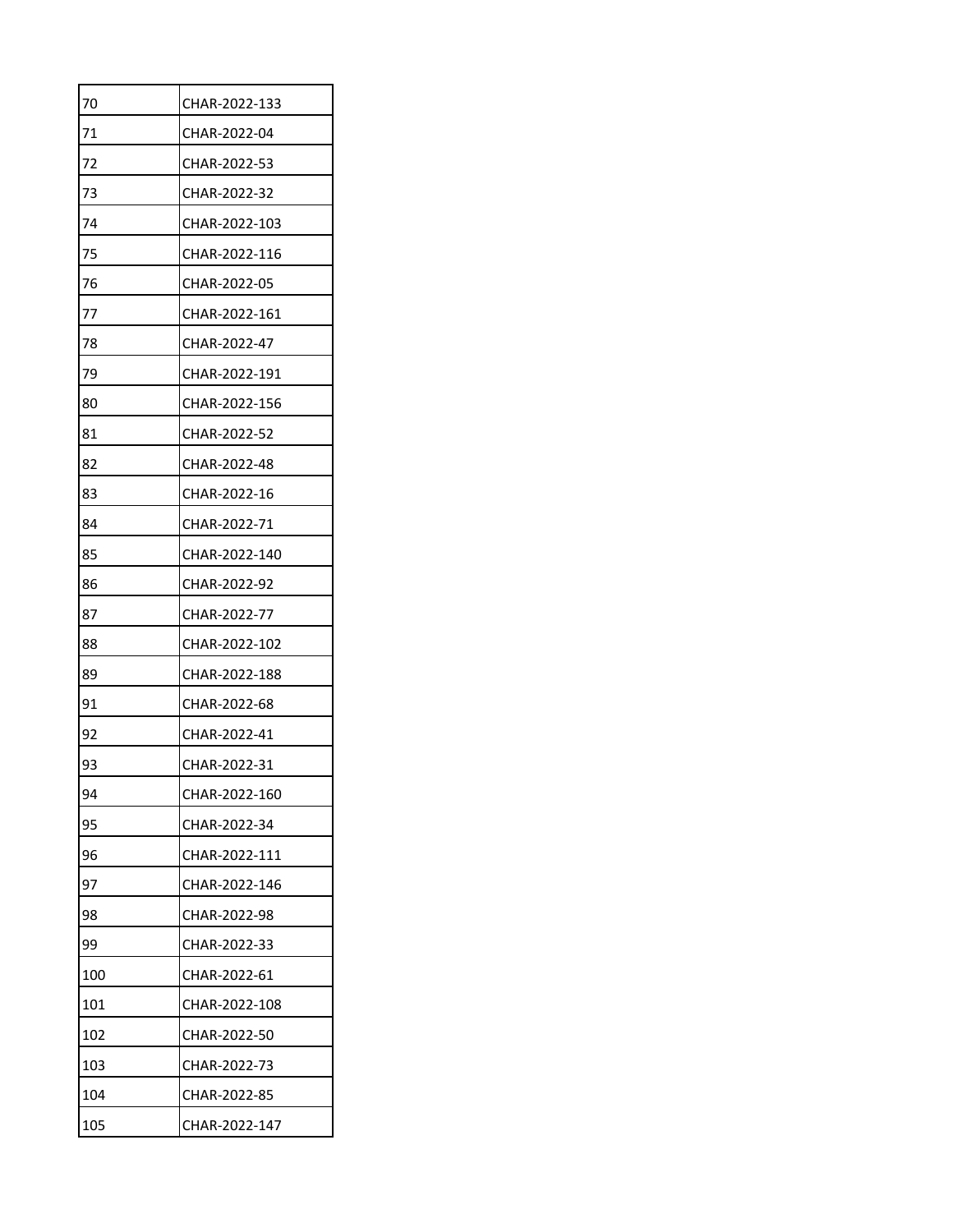| 106 | CHAR-2022-54        |  |  |
|-----|---------------------|--|--|
| 107 | CHAR-2022-66        |  |  |
| 108 | CHAR-2022-10        |  |  |
| 109 | CHAR-2022-197       |  |  |
| 110 | CHAR-2022-182       |  |  |
| 111 | CHAR-2022-144       |  |  |
| 112 | CHAR-2022-187       |  |  |
| 113 | CHAR-2022-100       |  |  |
| 114 | CHAR-2022-63        |  |  |
| 115 | CHAR-2022-58        |  |  |
|     | <b>WAITING LIST</b> |  |  |
| 116 | CHAR-2022-78        |  |  |
| 117 | CHAR-2022-123       |  |  |
| 118 | CHAR-2022-56        |  |  |
| 119 | CHAR-2022-198       |  |  |
| 120 | CHAR-2022-29        |  |  |
| 121 | CHAR-2022-128       |  |  |
| 122 | <b>CHAR-2022-57</b> |  |  |
| 123 | CHAR-2022-28        |  |  |
| 124 | CHAR-2022-35        |  |  |
| 125 | CHAR-2022-59        |  |  |
| 126 | CHAR-2022-64        |  |  |
| 127 | CHAR-2022-124       |  |  |
| 128 | CHAR-2022-93        |  |  |
| 129 | CHAR-2022-06        |  |  |
| 130 | CHAR-2022-178       |  |  |
| 131 | CHAR-2022-14        |  |  |
| 132 | CHAR-2022-45        |  |  |
| 133 | CHAR-2022-99        |  |  |
| 134 | CHAR-2022-49        |  |  |
| 135 | CHAR-2022-13        |  |  |
| 136 | CHAR-2022-43        |  |  |
| 137 | CHAR-2022-127       |  |  |
| 139 | CHAR-2022-122       |  |  |
| 140 | CHAR-2022-94        |  |  |
|     |                     |  |  |